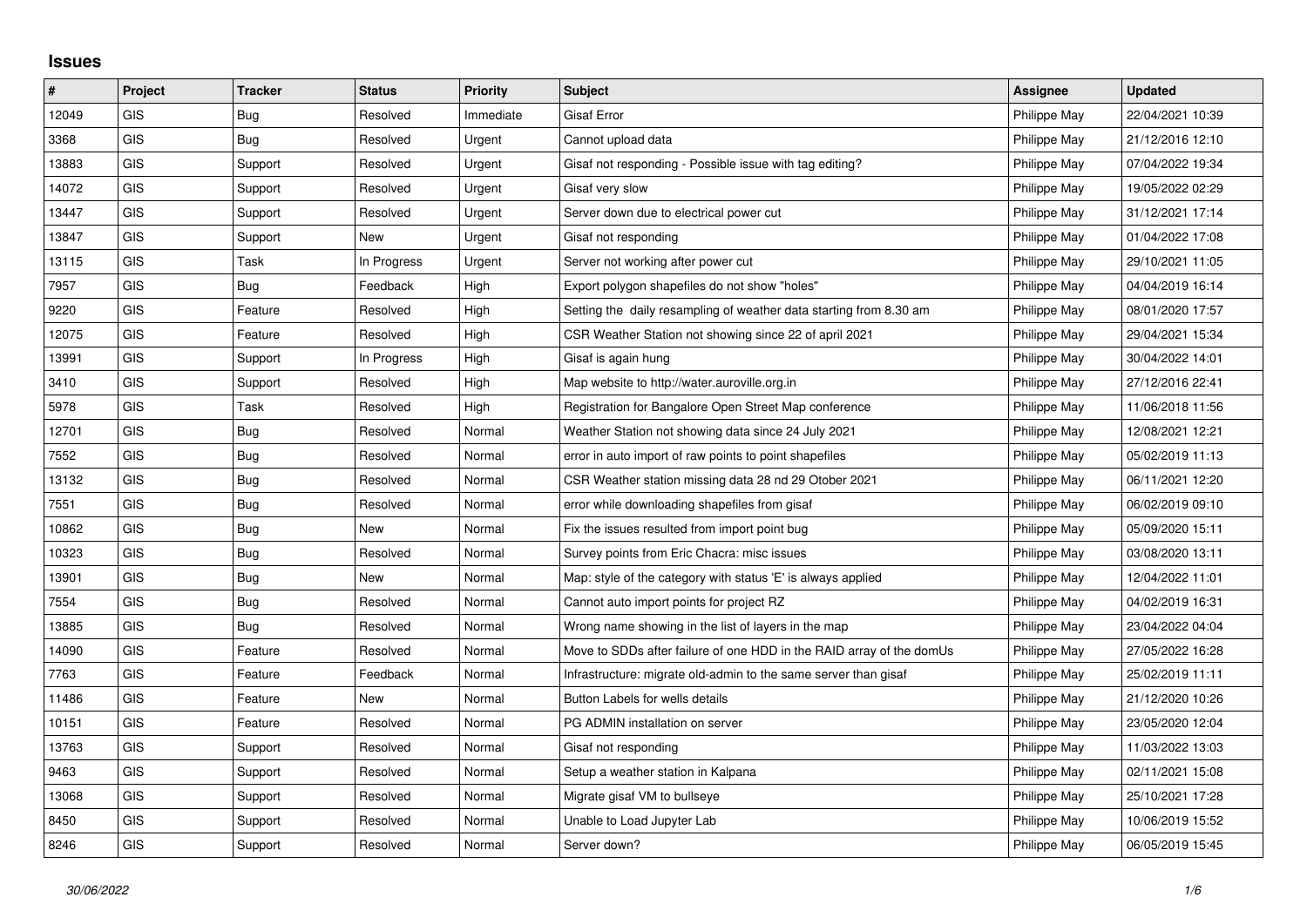| $\vert$ # | Project                             | <b>Tracker</b> | <b>Status</b> | Priority | <b>Subject</b>                                           | Assignee     | <b>Updated</b>   |
|-----------|-------------------------------------|----------------|---------------|----------|----------------------------------------------------------|--------------|------------------|
| 7853      | <b>GIS</b>                          | Support        | <b>New</b>    | Normal   | Install OpenDroneMap and WebODM                          | Philippe May | 09/05/2019 15:57 |
| 7343      | GIS                                 | Support        | Resolved      | Normal   | Add layer for locations                                  | Philippe May | 02/02/2019 15:25 |
| 7156      | <b>GIS</b>                          | Support        | Resolved      | Normal   | Make server boot again                                   | Philippe May | 05/02/2019 11:13 |
| 7120      | GIS                                 | Support        | In Progress   | Normal   | High CPU usage on the server (dom0)                      | Philippe May | 26/02/2019 13:10 |
| 6990      | GIS                                 | Support        | Resolved      | Normal   | Create a VM for Notebooks                                | Philippe May | 10/11/2018 15:57 |
| 7402      | GIS                                 | Support        | <b>New</b>    | Normal   | Integrate data from well probes                          | Philippe May | 10/01/2019 11:12 |
| 13982     | GIS                                 | Support        | Resolved      | Normal   | Update server's storage                                  | Philippe May | 06/05/2022 14:38 |
| 6954      | GIS                                 | Support        | Resolved      | Normal   | Create a VM for DB                                       | Philippe May | 10/11/2018 16:02 |
| 7161      | <b>GIS</b>                          | Support        | In Progress   | Normal   | Setup remote backup                                      | Philippe May | 19/12/2018 10:14 |
| 8504      | <b>GIS</b>                          | Support        | Resolved      | Normal   | Clean data from the weather station                      | Philippe May | 04/07/2019 17:05 |
| 6494      | GIS                                 | Support        | Resolved      | Normal   | Add CC copyright on data                                 | Philippe May | 31/08/2018 21:19 |
| 11898     | <b>GIS</b>                          | Support        | <b>New</b>    | Normal   | Add Aurogreen Weather Station                            | Philippe May | 17/03/2021 12:10 |
| 13235     | GIS                                 | Support        | Resolved      | Normal   | Server hardware failure (sdc hard drive)                 | Philippe May | 19/11/2021 17:59 |
| 12051     | <b>GIS</b>                          | Support        | <b>New</b>    | Normal   | Update pgadmin                                           | Philippe May | 22/04/2021 12:57 |
| 13203     | GIS                                 | Support        | In Progress   | Normal   | Redis server: fix warning relarted to memory allocation  | Philippe May | 12/11/2021 13:03 |
| 10291     | GIS                                 | Support        | In Progress   | Normal   | Vacuum DB at reboot                                      | Philippe May | 29/10/2021 11:44 |
| 10693     | GIS                                 | Support        | Resolved      | Normal   | Wrong geometry type for category R54                     | Philippe May | 30/07/2020 12:00 |
| 10153     | GIS                                 | Support        | Resolved      | Normal   | Postgis access for Selvarani in QGis                     | Philippe May | 23/05/2020 12:05 |
| 12895     | GIS                                 | Support        | Resolved      | Normal   | Migrate backups to Bung                                  | Philippe May | 12/11/2021 00:36 |
| 12867     | <b>GIS</b>                          | Support        | In Progress   | Normal   | Upgrade server (all virtual machines) to Debian bullseye | Philippe May | 25/10/2021 17:34 |
| 9292      | <b>GIS</b>                          | Support        | Resolved      | Normal   | Server upgrade to buster                                 | Philippe May | 13/11/2019 12:29 |
| 11506     | <b>GIS</b>                          | Documentation  | <b>New</b>    | Normal   | Article on wells levels graphs                           | Philippe May | 21/12/2020 16:41 |
| 13968     | Geomatic studio<br>models for Gisaf | Feature        | Resolved      | Normal   | Create layers and all for the LB records                 | Philippe May | 28/04/2022 17:18 |
| 11678     | Geomatic studio<br>models for Gisaf | Feature        | New           | Normal   | Add new models for AVES                                  | Philippe May | 02/02/2021 12:13 |
| 7709      | Geomatic studio<br>models for Gisaf | Feature        | Resolved      | Normal   | Waste water treatment plant improvements                 | Philippe May | 19/03/2019 23:58 |
| 7725      | Geomatic studio<br>models for Gisaf | Feature        | Resolved      | Normal   | Add a button for generating reports                      | Philippe May | 25/02/2019 13:08 |
| 12646     | Geomatic studio<br>models for Gisaf | Feature        | <b>New</b>    | Normal   | Add and import new data from Johan for OFC               | Philippe May | 01/08/2021 19:46 |
| 7711      | Geomatic studio<br>models for Gisaf | Feature        | Resolved      | Normal   | Add fields to component types                            | Philippe May | 25/02/2019 13:06 |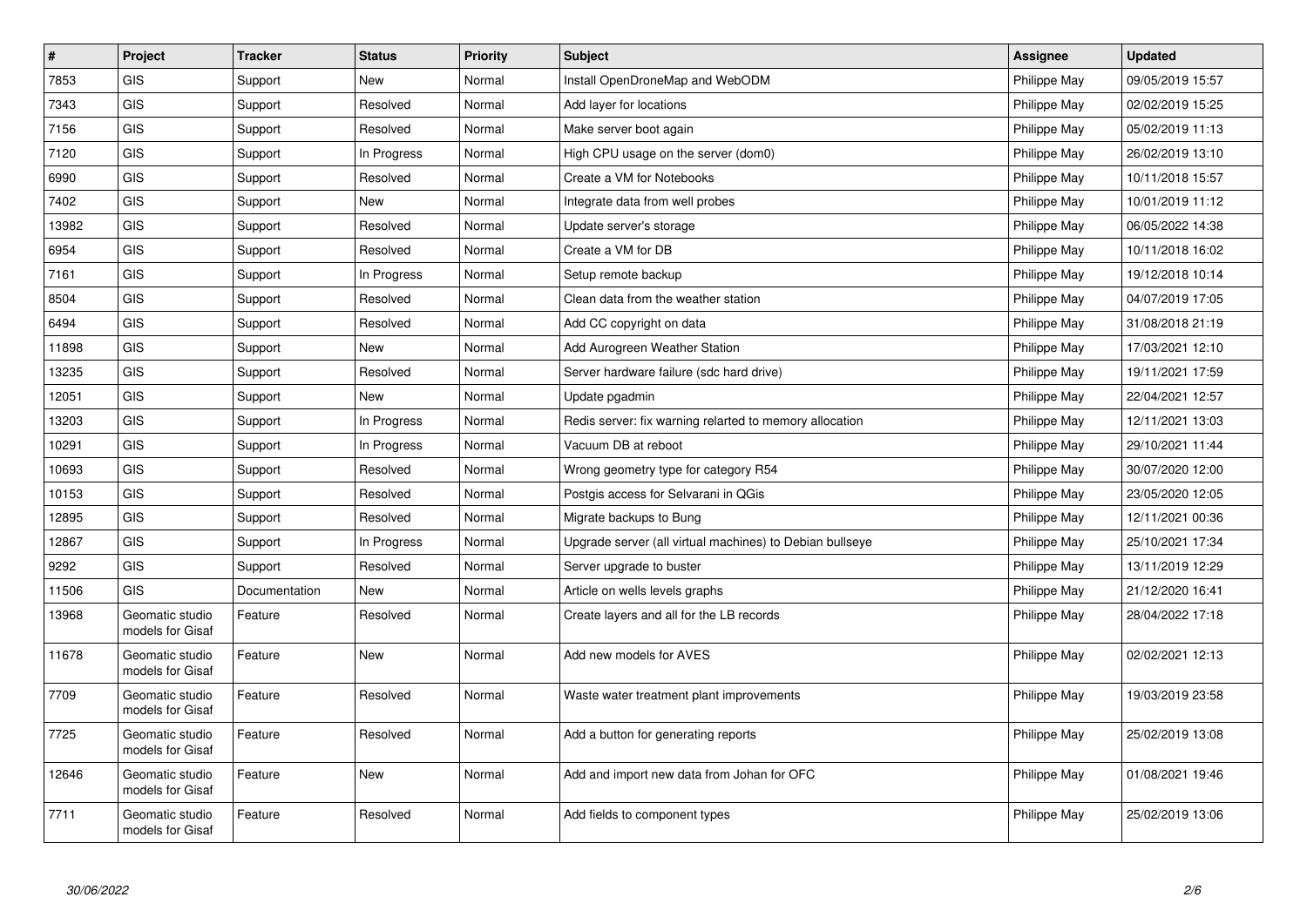| $\pmb{\#}$ | Project                             | <b>Tracker</b> | <b>Status</b> | <b>Priority</b> | <b>Subject</b>                                                                   | <b>Assignee</b> | <b>Updated</b>   |
|------------|-------------------------------------|----------------|---------------|-----------------|----------------------------------------------------------------------------------|-----------------|------------------|
| 7710       | Geomatic studio<br>models for Gisaf | Feature        | Resolved      | Normal          | Add fields to the individual components                                          | Philippe May    | 25/02/2019 13:07 |
| 7696       | Geomatic studio<br>models for Gisaf | Feature        | Resolved      | Normal          | HT Cables shapefile from Johan                                                   | Philippe May    | 25/02/2019 18:54 |
| 7936       | Geomatic studio<br>models for Gisaf | Task           | Resolved      | Normal          | Add the wastewater type to the origin                                            | Philippe May    | 19/03/2019 23:56 |
| 7935       | Geomatic studio<br>models for Gisaf | Task           | Resolved      | Normal          | Template components in order                                                     | Philippe May    | 20/03/2019 15:18 |
| 8096       | Geomatic studio<br>models for Gisaf | Task           | Resolved      | Normal          | Creating a Gkpg/shp for elevation points in Basins with category as an attribute | Philippe May    | 24/05/2019 16:57 |
| 13642      | Gisaf                               | Support        | Resolved      | Urgent          | Electrical problems: Server down                                                 | Philippe May    | 15/02/2022 09:38 |
| 9592       | Gisaf                               | Support        | Resolved      | Urgent          | Follow up migration                                                              | Philippe May    | 19/01/2020 13:42 |
| 13985      | Gisaf                               | <b>Bug</b>     | New           | High            | Gisaf is hanged                                                                  | Philippe May    | 29/04/2022 22:15 |
| 10122      | Gisaf                               | Bug            | Resolved      | Normal          | Reconciliation: missing categories                                               | Philippe May    | 19/05/2020 02:53 |
| 5974       | Gisaf                               | <b>Bug</b>     | Resolved      | Normal          | Issues in uploading readings into GISAF using interface                          | Philippe May    | 06/02/2019 09:25 |
| 5988       | Gisaf                               | Bug            | Resolved      | Normal          | problem with the flow from origin of wastewater to the component                 | Philippe May    | 08/06/2018 15:14 |
| 6538       | Gisaf                               | Bug            | New           | Normal          | Well level: improve the form and input processing (dry checkbox)                 | Philippe May    | 12/03/2019 11:09 |
| 9036       | Gisaf                               | Bug            | Resolved      | Normal          | Fix login indicator                                                              | Philippe May    | 03/10/2019 15:15 |
| 7584       | Gisaf                               | Bug            | In Progress   | Normal          | Error with large integers (graphql)                                              | Philippe May    | 20/09/2019 10:52 |
| 8231       | Gisaf                               | <b>Bug</b>     | Resolved      | Normal          | Fix status in table definition of new categories                                 | Philippe May    | 03/05/2019 17:26 |
| 10819      | Gisaf                               | <b>Bug</b>     | Resolved      | Normal          | Evergreen well : popup showing "null" instead of location, status, type          | Philippe May    | 23/08/2020 23:44 |
| 9493       | Gisaf                               | Bug            | Resolved      | Normal          | Plotly png download resize frame                                                 | Philippe May    | 26/12/2019 16:37 |
| 10360      | Gisaf                               | <b>Bug</b>     | Resolved      | Normal          | Cannot import survey: accuracy issue                                             | Philippe May    | 17/06/2020 01:29 |
| 10306      | Gisaf                               | Bug            | Resolved      | Normal          | Logout not working                                                               | Philippe May    | 11/06/2020 12:13 |
| 8756       | Gisaf                               | <b>Bug</b>     | Resolved      | Normal          | Map: handle errors when layers (eg, in base maps) don't actually exist           | Philippe May    | 02/08/2019 16:40 |
| 10337      | Gisaf                               | Bug            | Resolved      | Normal          | Custom layers with a "status" column not displayed on the map                    | Philippe May    | 13/06/2020 17:36 |
| 10829      | Gisaf                               | Bug            | Resolved      | Normal          | Missing symbols                                                                  | Philippe May    | 24/08/2020 12:34 |
| 10830      | Gisaf                               | <b>Bug</b>     | Resolved      | Normal          | Import issue with raw survey points                                              | Philippe May    | 30/08/2020 14:45 |
| 10180      | Gisaf                               | Bug            | Resolved      | Normal          | Error importing Johan's shapefile                                                | Philippe May    | 27/05/2020 15:34 |
| 9519       | Gisaf                               | <b>Bug</b>     | Resolved      | Normal          | Map info: fix icons                                                              | Philippe May    | 02/01/2020 13:11 |
| 9465       | Gisaf                               | Bug            | Resolved      | Normal          | Export plots to PNG missing axis labels                                          | Philippe May    | 08/01/2020 11:35 |
| 9603       | Gisaf                               | <b>Bug</b>     | New           | Normal          | Map: clean memory after removing layer                                           | Philippe May    | 20/01/2020 13:05 |
| 9602       | Gisaf                               | <b>Bug</b>     | Resolved      | Normal          | Map: ability to cancel download                                                  | Philippe May    | 20/01/2020 18:32 |
| 10400      | Gisaf                               | <b>Bug</b>     | Resolved      | Normal          | Map search: works only once                                                      | Philippe May    | 24/06/2020 12:05 |
| 10407      | Gisaf                               | Bug            | Resolved      | Normal          | Live layer DXF export: missing reprojection                                      | Philippe May    | 23/06/2020 04:24 |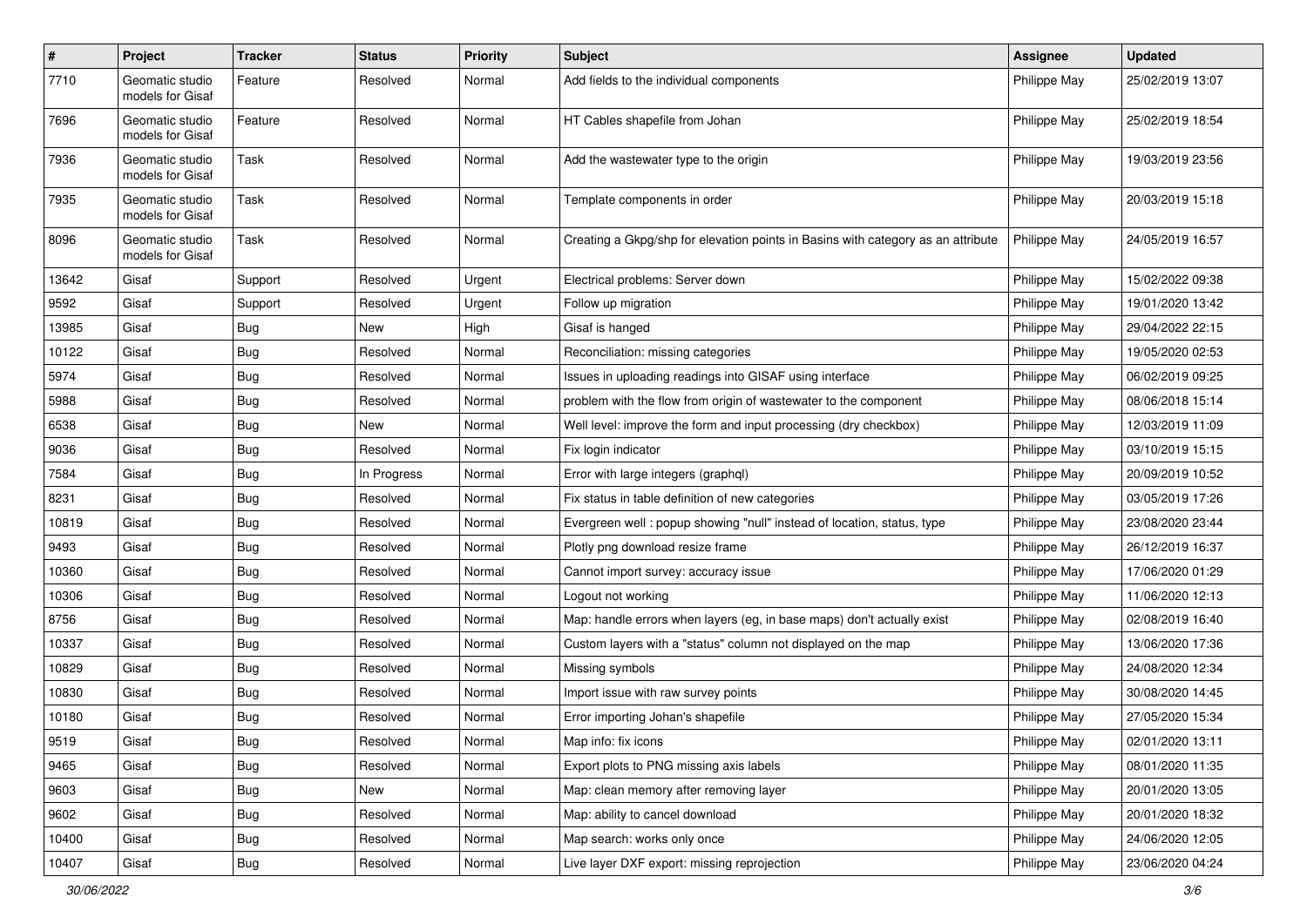| #     | Project | <b>Tracker</b> | <b>Status</b> | Priority | <b>Subject</b>                                                                                               | <b>Assignee</b> | <b>Updated</b>   |
|-------|---------|----------------|---------------|----------|--------------------------------------------------------------------------------------------------------------|-----------------|------------------|
| 10213 | Gisaf   | <b>Bug</b>     | Resolved      | Normal   | Point showing in the reconciliation pop-up but error while reconciling                                       | Philippe May    | 26/06/2020 14:37 |
| 10123 | Gisaf   | <b>Bug</b>     | Resolved      | Normal   | Basket Upload: store not saved                                                                               | Philippe May    | 19/05/2020 17:36 |
| 10125 | Gisaf   | Bug            | Resolved      | Normal   | Feature with Status other than existing, not showing in the map (example: future<br>building outline)        | Philippe May    | 20/05/2020 04:05 |
| 10140 | Gisaf   | Bug            | <b>New</b>    | Normal   | Admin: sort out manager role                                                                                 | Philippe May    | 19/05/2020 19:22 |
| 10149 | Gisaf   | Bug            | Resolved      | Normal   | Import basket: fix authorization auto import                                                                 | Philippe May    | 09/06/2020 23:09 |
| 10289 | Gisaf   | Bug            | Resolved      | Normal   | New basket: cannot import raingauge Excel sheet                                                              | Philippe May    | 11/06/2020 12:17 |
| 10439 | Gisaf   | <b>Bug</b>     | Resolved      | Normal   | Reconciliation: use categories instead of layers                                                             | Philippe May    | 27/06/2020 05:21 |
| 10539 | Gisaf   | <b>Bug</b>     | Resolved      | Normal   | New basket admin: the metadata (surveyor, etc) aren't populated from raw<br>points when importing shapefiles | Philippe May    | 15/07/2020 15:02 |
| 10728 | Gisaf   | Bug            | Resolved      | Normal   | Cannot download CSV for values                                                                               | Philippe May    | 03/08/2020 15:49 |
| 10732 | Gisaf   | Bug            | Resolved      | Normal   | Wind Speed unit                                                                                              | Philippe May    | 04/08/2020 16:52 |
| 10991 | Gisaf   | Bug            | <b>New</b>    | Normal   | Graph of Average rainfall by month in Dashboard - limited viewing area when<br>zooming in                    | Philippe May    | 17/09/2020 14:49 |
| 10740 | Gisaf   | <b>Bug</b>     | Resolved      | Normal   | Change status: issue with projection system                                                                  | Philippe May    | 17/09/2020 14:34 |
| 13766 | Gisaf   | <b>Bug</b>     | New           | Normal   | OGCAPI: make async                                                                                           | Philippe May    | 11/03/2022 14:39 |
| 13258 | Gisaf   | <b>Bug</b>     | Resolved      | Normal   | Missing data from AmbientWeather weather stations                                                            | Philippe May    | 21/11/2021 16:50 |
| 13125 | Gisaf   | Bug            | Resolved      | Normal   | Live layers: error with no detail shown                                                                      | Philippe May    | 01/11/2021 19:06 |
| 9509  | Gisaf   | Feature        | Resolved      | Normal   | Update angular-plotly to 1.5.0                                                                               | Philippe May    | 04/01/2020 12:05 |
| 10182 | Gisaf   | Feature        | Resolved      | Normal   | Function to change status of surveyed features                                                               | Philippe May    | 15/07/2020 15:10 |
| 10948 | Gisaf   | Feature        | Resolved      | Normal   | Add WMS3 server capabilities (with pygeoapi)                                                                 | Philippe May    | 14/09/2020 16:59 |
| 9789  | Gisaf   | Feature        | New           | Normal   | Login: put in a dialog                                                                                       | Philippe May    | 28/02/2020 04:28 |
| 9944  | Gisaf   | Feature        | Resolved      | Normal   | Admin: manage categories                                                                                     | Philippe May    | 10/04/2020 12:06 |
| 10569 | Gisaf   | Feature        | Resolved      | Normal   | Well Masterfile/Repository                                                                                   | Philippe May    | 19/12/2020 17:10 |
| 10014 | Gisaf   | Feature        | Resolved      | Normal   | Interity checks                                                                                              | Philippe May    | 19/05/2020 19:23 |
| 9538  | Gisaf   | Feature        | New           | Normal   | Download shapefile of raw survey points facility - TO BE REMOVED?                                            | Philippe May    | 07/01/2020 14:35 |
| 9749  | Gisaf   | Feature        | New           | Normal   | Strip extra characters in graphQL queries                                                                    | Philippe May    | 07/09/2020 12:48 |
| 8669  | Gisaf   | Feature        | Resolved      | Normal   | Groups of map layers                                                                                         | Philippe May    | 26/07/2019 10:51 |
| 8630  | Gisaf   | Feature        | Resolved      | Normal   | Map: add option for filter with status                                                                       | Philippe May    | 10/07/2019 16:49 |
| 8721  | Gisaf   | Feature        | New           | Normal   | Survey data basket: handle the case when more than one file in the basket per<br>day                         | Philippe May    | 14/10/2020 17:01 |
| 7527  | Gisaf   | Feature        | Resolved      | Normal   | Give an option to resample data for graphs (eg. rain gauge)                                                  | Philippe May    | 07/03/2019 16:24 |
| 10741 | Gisaf   | Feature        | Resolved      | Normal   | Add a way for changing status of a feature, given its original id                                            | Philippe May    | 16/09/2020 17:35 |
| 10920 | Gisaf   | Feature        | Resolved      | Normal   | Add option to display labels on the map                                                                      | Philippe May    | 07/09/2020 11:54 |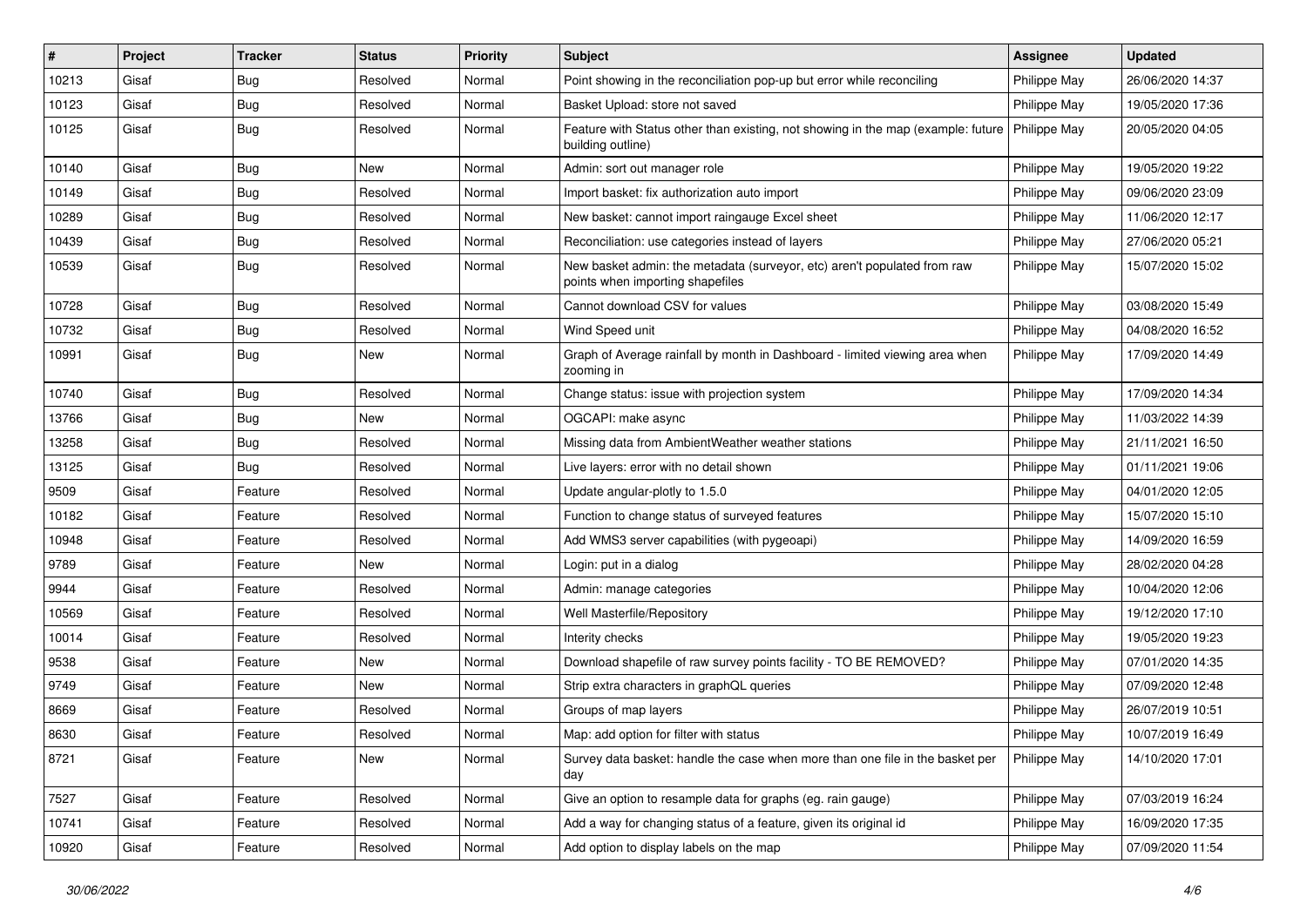| $\vert$ # | Project | <b>Tracker</b> | <b>Status</b> | <b>Priority</b> | Subject                                                      | <b>Assignee</b> | <b>Updated</b>   |
|-----------|---------|----------------|---------------|-----------------|--------------------------------------------------------------|-----------------|------------------|
| 10536     | Gisaf   | Feature        | Resolved      | Normal          | Migrate PlottableModel.Actions.download_csv_value to plugins | Philippe May    | 15/07/2020 15:07 |
| 10331     | Gisaf   | Feature        | Resolved      | Normal          | Reconciliation: sort layer by alphabetical order             | Philippe May    | 12/06/2020 17:45 |
| 10152     | Gisaf   | Feature        | Resolved      | Normal          | wells list in Measures Tab with only wells having measures   | Philippe May    | 10/06/2020 15:05 |
| 11762     | Gisaf   | Feature        | Resolved      | Normal          | Switch from Mapbox to Maplibre                               | Philippe May    | 20/11/2021 15:21 |
| 3472      | Gisaf   | Feature        | Resolved      | Normal          | Weather station graphs: choice of parameters                 | Philippe May    | 10/03/2019 14:52 |
| 10675     | Gisaf   | Feature        | Resolved      | Normal          | Add attribution on map                                       | Philippe May    | 04/07/2021 13:58 |
| 11449     | Gisaf   | Feature        | Resolved      | Normal          | Strip extra characters when importing survey CSV files       | Philippe May    | 10/12/2020 01:06 |
| 11577     | Gisaf   | Feature        | Resolved      | Normal          | Dashboard: multiple sections per page                        | Philippe May    | 27/01/2021 12:37 |
| 12491     | Gisaf   | Feature        | Resolved      | Normal          | Measure distances on the map                                 | Philippe May    | 11/07/2021 11:51 |
| 11649     | Gisaf   | Feature        | Resolved      | Normal          | Wells timeline dashboard misc. improvements                  | Philippe May    | 27/01/2021 15:47 |
| 9534      | Gisaf   | Feature        | Resolved      | Normal          | GeoJson store: systematically use geodataframes              | Philippe May    | 07/01/2020 16:51 |
| 11907     | Gisaf   | Feature        | Resolved      | Normal          | Allow specific project list for custom models                | Philippe May    | 19/03/2021 16:13 |
| 5033      | Gisaf   | Feature        | Resolved      | Normal          | Add an option to display a base line in the bar charts       | Philippe May    | 04/01/2018 01:09 |
| 9517      | Gisaf   | Feature        | Resolved      | Normal          | Tags: add location                                           | Philippe May    | 03/01/2020 11:54 |
| 9516      | Gisaf   | Feature        | Resolved      | Normal          | Map: add option to grab link to the selected feature         | Philippe May    | 02/01/2020 15:42 |
| 9563      | Gisaf   | Feature        | Resolved      | Normal          | Live layers: add option to link to a map feature             | Philippe May    | 12/01/2020 22:22 |
| 9510      | Gisaf   | Feature        | Resolved      | Normal          | Automatically resample to daily when there's too much data   | Philippe May    | 01/01/2020 14:12 |
| 11081     | Gisaf   | Support        | <b>New</b>    | Normal          | Gisaf doesn't allowed multiple reconciliation                | Philippe May    | 01/10/2020 15:00 |
| 13090     | Gisaf   | Support        | Resolved      | Normal          | Importing error in new admin                                 | Philippe May    | 28/10/2021 11:00 |
| 13952     | Gisaf   | Support        | Resolved      | Normal          | Gisaf isn't Connecting                                       | Philippe May    | 25/04/2022 11:27 |
| 11886     | Gisaf   | Support        | Resolved      | Normal          | Pandas resample deprecation warning                          | Philippe May    | 16/03/2021 12:49 |
| 10224     | Gisaf   | Support        | Resolved      | Normal          | Update gs.basemaps in Jupyter notebooks                      | Philippe May    | 14/06/2021 16:15 |
| 13202     | Gisaf   | Support        | Resolved      | Normal          | Gisaf is showing error                                       | Philippe May    | 12/11/2021 12:59 |
| 10214     | Gisaf   | Support        | New           | Normal          | <b>Multiple Reconciliations</b>                              | Philippe May    | 27/05/2020 16:12 |
| 13681     | Gisaf   | Support        | Resolved      | Normal          | Gisaf isn't Connecting                                       | Philippe May    | 19/02/2022 11:01 |
| 11071     | Gisaf   | Support        | <b>New</b>    | Normal          | Reconciliation: cannot find some points                      | Philippe May    | 01/10/2020 13:03 |
| 12688     | Gisaf   | Support        | Resolved      | Normal          | Layers are not visible                                       | Philippe May    | 10/08/2021 10:03 |
| 9466      | Gisaf   | Support        | Resolved      | Normal          | Rename "altitude" to "elevation"                             | Philippe May    | 08/01/2020 11:27 |
| 10364     | Gisaf   | Support        | New           | Normal          | Reconcile the reconciliations                                | Philippe May    | 17/06/2020 17:27 |
| 11457     | Gisaf   | Support        | Resolved      | Normal          | Building Shed and Retaining Walls are not showing in a map   | Philippe May    | 14/12/2020 19:52 |
| 9483      | Gisaf   | Support        | New           | Normal          | Performance: writing gpkg is slower than shapefiles          | Philippe May    | 08/01/2020 11:15 |
| 9552      | Gisaf   | Documentation  | Resolved      | Normal          | Weekly resampling - Starts on mondays                        | Philippe May    | 25/07/2020 17:12 |
| 7813      | Gisaf   | Documentation  | Resolved      | Normal          | Including credits for ESRI basemap (Sat, Highways, Labels)   | Philippe May    | 05/03/2019 12:39 |